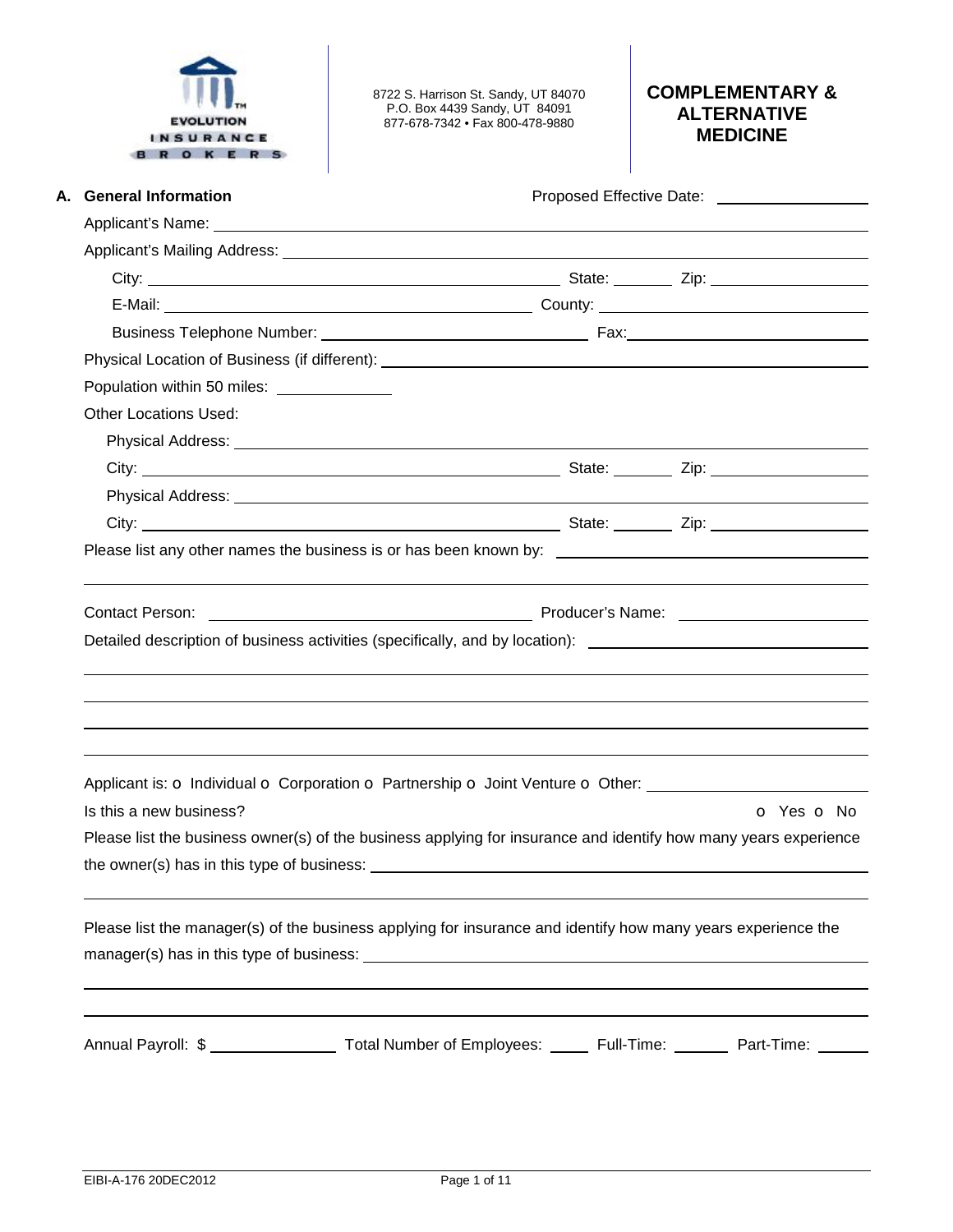Please describe the business's drug policy and what the procedure is when an applicant or employee fails a drug

test:

| services?<br>If yes, please tell us: | Does your company have within its staff of employees, a position whose job description deals with product<br>liability, loss control, safety inspections, engineering, consulting, or other professional consultation advisory<br>O Yes O No |
|--------------------------------------|----------------------------------------------------------------------------------------------------------------------------------------------------------------------------------------------------------------------------------------------|
|                                      |                                                                                                                                                                                                                                              |
|                                      |                                                                                                                                                                                                                                              |
|                                      | Fax: <u>Case Company:</u> Years with Company:                                                                                                                                                                                                |
|                                      | Employee's Responsibilities: Note that the set of the set of the set of the set of the set of the set of the set of the set of the set of the set of the set of the set of the set of the set of the set of the set of the set               |
| <b>B.</b> Insurance History          |                                                                                                                                                                                                                                              |

# Who is your current insurance carrier (or your last if no current provider)? \_\_\_\_\_\_\_\_

Provide name(s) for all insurance companies that have provided Applicant insurance for the last three years:

|                        | Coverage: | Coverage: | Coverage: |
|------------------------|-----------|-----------|-----------|
| Company Name           |           |           |           |
| <b>Expiration Date</b> |           |           |           |
| <b>Annual Premium</b>  | S         | ጥ<br>۰D   | D         |

Has the Applicant or any predecessor ever had a claim? The Contract of Monocomusic Contract of No. The Contract O

Attach a five year loss/claims history, including details. (REQUIRED)

Have you had any incident, event, occurrence, loss, or Wrongful Act which might give rise to a Claim covered by this Policy, prior to the inception of this Policy? **o** Yes **o** No

If yes, please explain:

 

Has the Applicant, or anyone on the Applicant's behalf, attempted to place this risk in standard markets?

o Yes o No

If the standard markets are declining placement, please explain why:

### **C. Other Insurance**

Please provide the following information for all other business-related insurance the Applicant currently carries.

| Coverage Type          |    |    |
|------------------------|----|----|
| <b>Company Name</b>    |    |    |
| <b>Expiration Date</b> |    |    |
| Annual Premium   \$    | ۰D | ъD |

### **D. Desired Insurance**

Per Act/Aggregate

 $\bullet$  \$50,000/\$100,000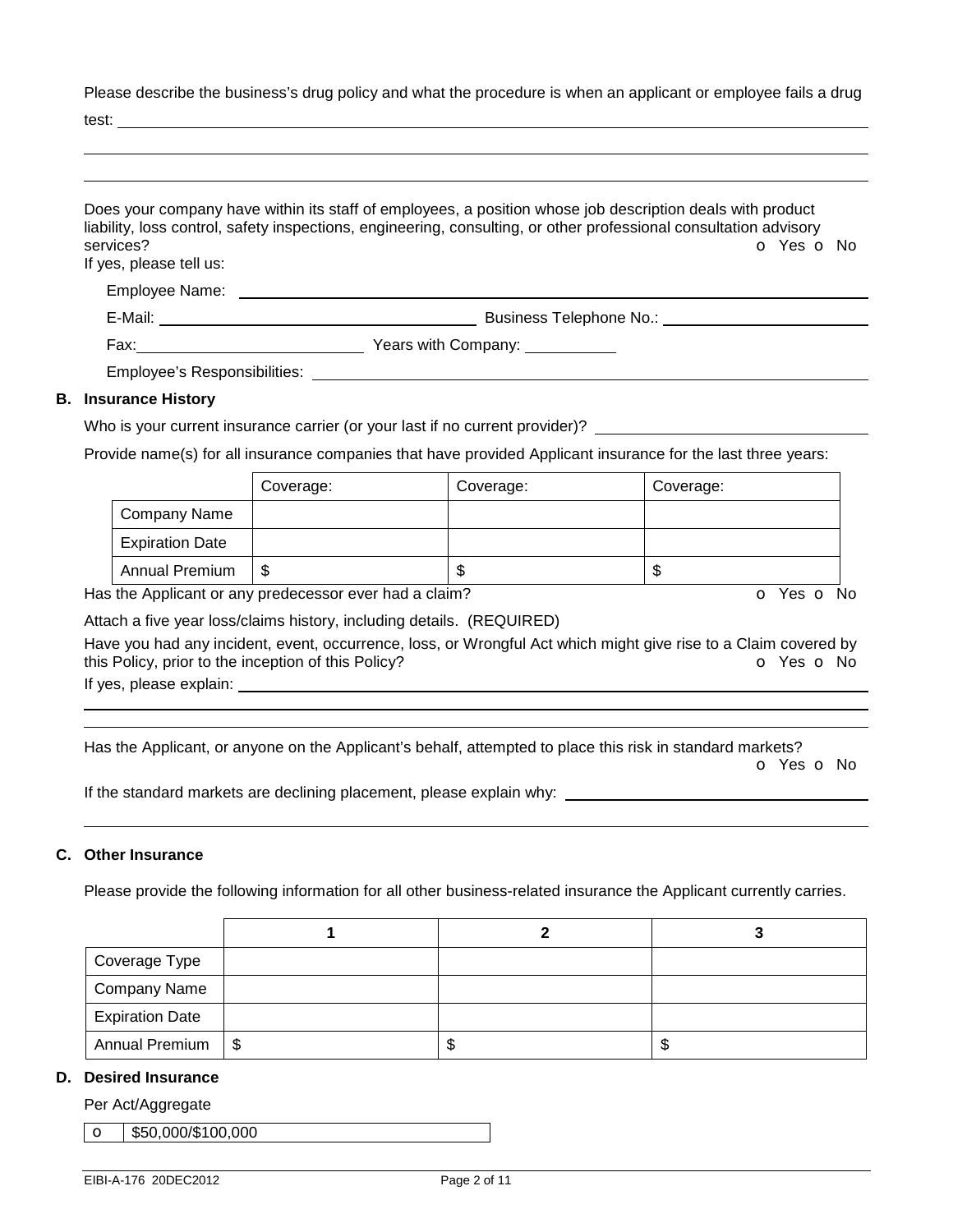| $\circ$ | \$150,000/\$300,000   |
|---------|-----------------------|
| $\circ$ | \$250,000/\$1,000,000 |
| $\circ$ | \$500,000/\$1,000,000 |
|         | Other:                |

**Self-Insured Retention (SIR):** o \$1,000 (Minimum) o \$1,500 o \$2,500 o \$5,000 o \$10,000

# **E. Business Activities**

# THE FOLLOWING MUST BE INCLUDED WITH THIS APPLICATION:

□ Copy of your current professional liability insurance Declarations Page and currently valued loss experience.

□ Copy of your Curriculum Vitae.

□ Copies of all advertising that you use, including Yellow Page ads.

 $\Box$  Copy of your business letterhead.

□ Supplementary Applications, Claim Information Supplement(s) and additional documentation as needed.

| Date of Birth:                                                           | Number of years at your current location: |
|--------------------------------------------------------------------------|-------------------------------------------|
| <b>Type of Practice:</b>                                                 |                                           |
| $\Box$ Solo Practice $\Box$ Corporation $\Box$ Limited Liability Company |                                           |
| Partnership (On a separate sheet, please identify partners)              |                                           |
| $\Box$ Employed Physician $\Box$ Other (specify):                        |                                           |

# **Medical Training and Practice History**

| 1. Medical Specialty:      |                                                                                      | 2. Medical Sub-Specialty: |                            |               |
|----------------------------|--------------------------------------------------------------------------------------|---------------------------|----------------------------|---------------|
| Percent of Practice: 8     |                                                                                      | Percent of Practice: 8    |                            |               |
|                            | Hospital / College                                                                   | City & State              | Completed?                 | Year          |
| <b>Medical School</b>      |                                                                                      |                           | $\square$ Yes $\square$ No |               |
| Internship                 |                                                                                      |                           | $\Box$ Yes $\Box$ No       |               |
| Residency                  |                                                                                      |                           | ̄ Yes 「<br>□ No            |               |
| Additional                 |                                                                                      |                           | $\Box$ Yes $\Box$ No       |               |
| Residency                  |                                                                                      |                           |                            |               |
| Fellowship                 |                                                                                      |                           | $Yes \Box No$              |               |
| 3. Are you a U.S. citizen? |                                                                                      |                           |                            | Yes $\Box$ No |
|                            | If NO, please provide a copy of documents confirming your status.                    |                           |                            |               |
|                            | 4. Are you a Foreign Medical School Graduate?                                        |                           |                            | Yes<br>No.    |
|                            | Date of ECFMG certification: Date of ECFMG certification:                            |                           |                            |               |
| 5.                         | Are you currently Board Certified?                                                   |                           |                            | Yes.<br>No.   |
|                            | Name of Board: Name of Board:                                                        |                           |                            |               |
| 6.                         | Date you began practicing: University of Millet Within the last five years have your |                           |                            |               |
|                            | practice characteristics, procedures performed, or business association(s) changed?  |                           |                            | Yes II<br>No. |
|                            | If YES, please describe details of change on additional sheet.                       |                           |                            |               |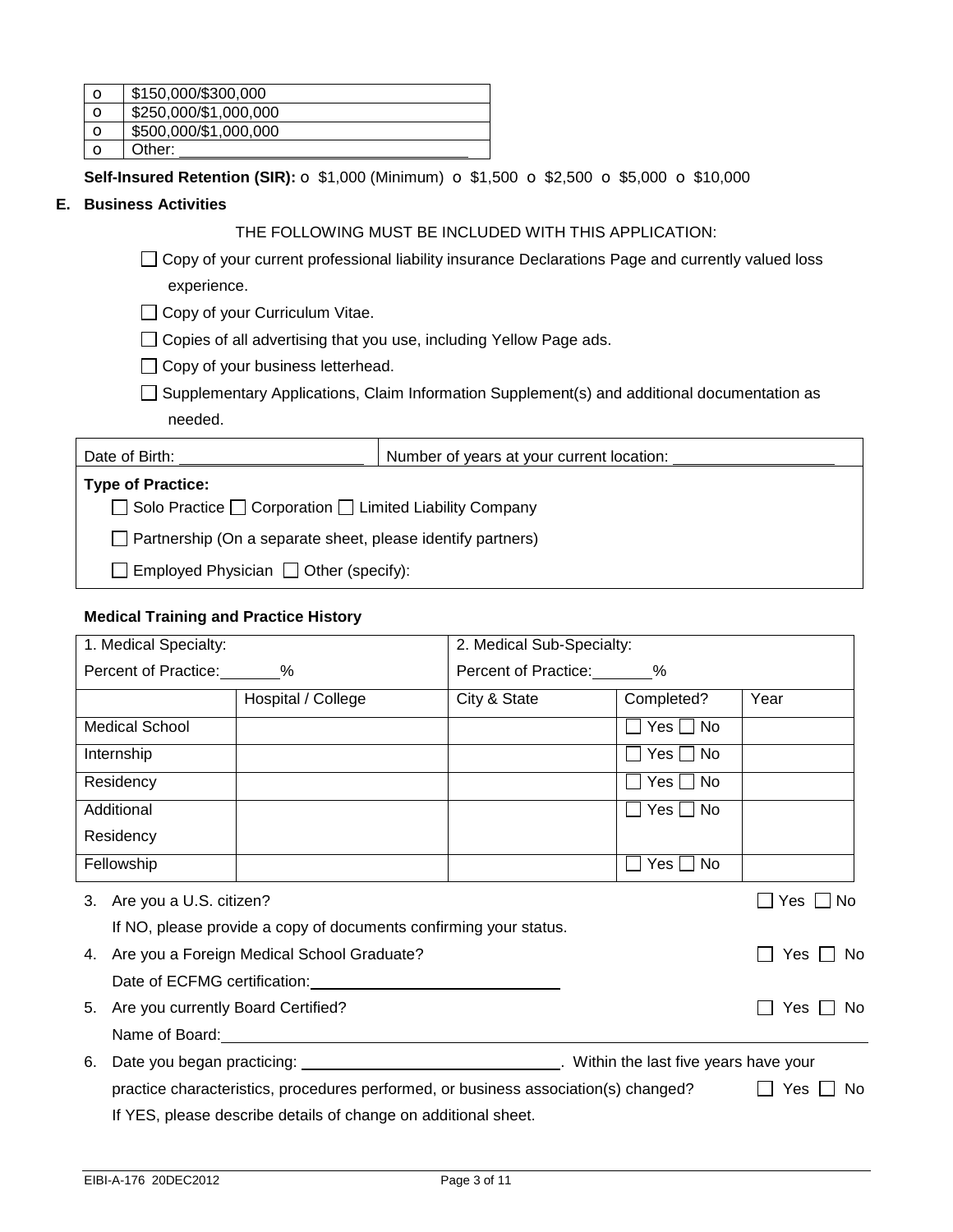7. List all primary office locations where you have practiced in the last 10 years. (Use separate sheet if more space is needed). Street Address & City County State Dates – From / To

 

8. Please list below all hospitals where you have staff privileges. (*If no hospital privileges, attach protocol for patient admission*).

| <b>CITY/STATE</b> | <b>COUNTY</b> | % OF PRACTICE |
|-------------------|---------------|---------------|
|                   |               |               |
|                   |               |               |
|                   |               |               |
|                   |               |               |
|                   |               |               |
|                   |               |               |
|                   |               |               |
|                   |               |               |
|                   |               |               |

9. List the following information for each state where you practice:

| <b>STATE</b> | <b>MEDICAL LICENSE</b><br>NUMBER(S): | <b>DEA LICENSE</b><br>NUMBER(S): | % OF PRACTICE<br><b>IN EACH STATE:</b> |
|--------------|--------------------------------------|----------------------------------|----------------------------------------|
|              |                                      |                                  | $\%$                                   |
|              |                                      |                                  | %                                      |
|              |                                      |                                  | %                                      |
|              |                                      |                                  | %                                      |

- 10. Please indicate the number of CME hours you have obtained in the past two years:
- 11. Indicate your gross annual receipts for the following:

| Major Surgery          | \$ |
|------------------------|----|
| Minor Surgery          | \$ |
| <b>Office Visits</b>   | \$ |
| Obstetrics/Gynecology  | \$ |
| <b>Plastic Surgery</b> | \$ |
| Other (specify):       | \$ |
| <b>TOTAL:</b>          | \$ |

12. Identify the percentage of your business operations which are:

| Performed by you        | ℅ |
|-------------------------|---|
| Performed by your staff | % |
| Other (specify):        | % |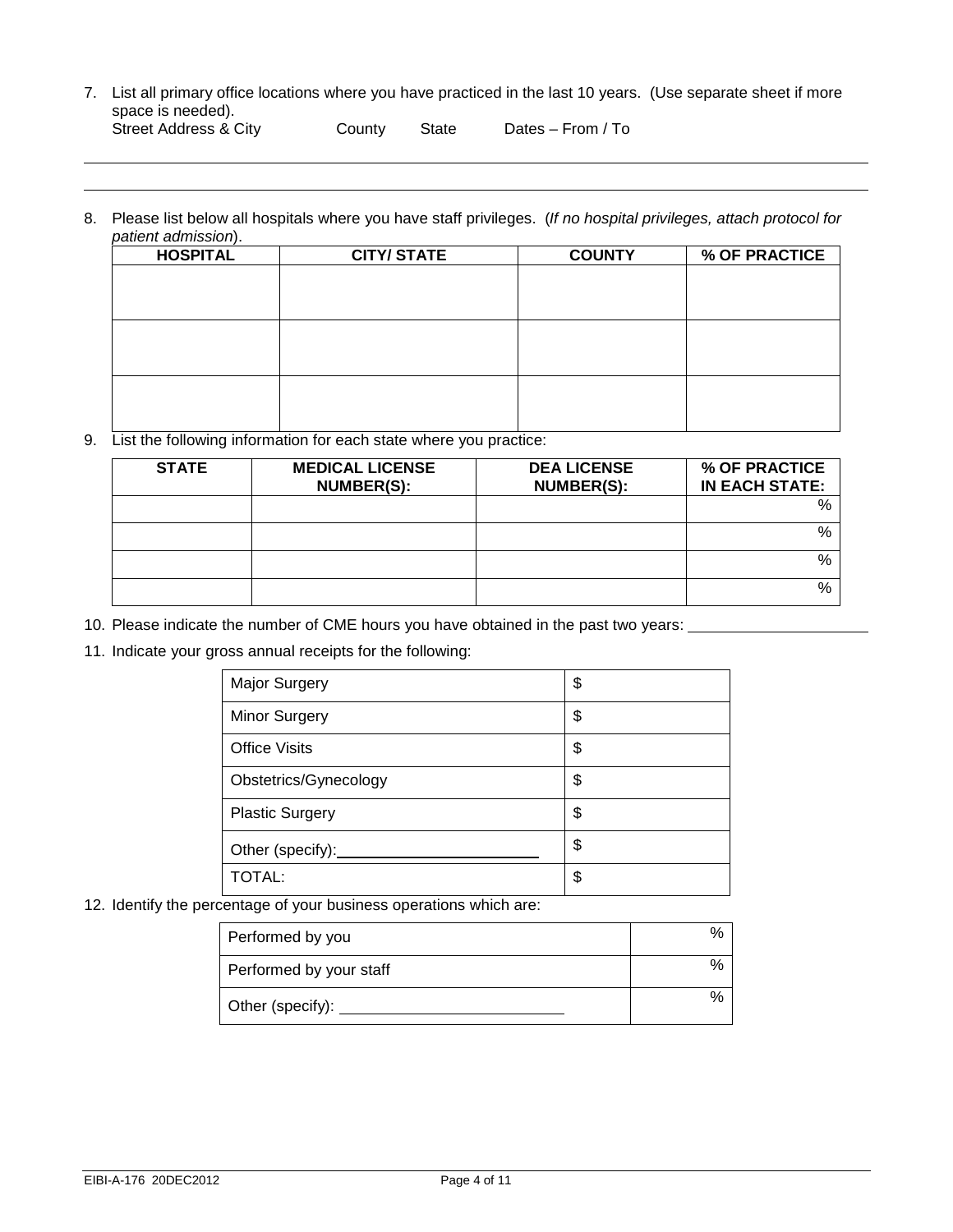13. Identify the percentage of your business operations which are:

| Performed in your office          |  |
|-----------------------------------|--|
| Performed at a hospital or clinic |  |
| Other (specify):                  |  |

14. Estimate total gross receipts from all operations for the next 12 months:

| <b>Major Surgery</b>   | \$ |
|------------------------|----|
| <b>Minor Surgery</b>   | \$ |
| <b>Office Visits</b>   | \$ |
| Obstetrics/Gynecology  | \$ |
| <b>Plastic Surgery</b> | \$ |
| Other (specify):       | \$ |
| TOTAL:                 | \$ |

15. Estimate total annual gross receipts from all business operations for the next 12 months:

# $\mathbb S$

# **F. Office Staff**

- 1. Do you employ, contract with, or supervise any physician(s) or surgeon(s)?  $\Box$  Yes  $\Box$  No If YES, advise of number and attach current certificate(s) of insurance.
- 2. Do you employ, contract with or supervise any non-physician health care extenders?  $\Box$  Yes  $\Box$  No If YES, enter information below:

|                      | <b>NUMBER</b> |                               | <b>NUMBER</b> |
|----------------------|---------------|-------------------------------|---------------|
| LPN                  |               | Certified Nurse Midwife (CNM) |               |
| <b>RN</b>            |               | Pharmacist                    |               |
| CNA                  |               | Laboratory Technician         |               |
| Physician Assistant: |               | Other (please describe):      |               |

# **G. Practice Information**

### 1. Please indicate:

- a. Average number of patients seen each week:
- b. Average number of patients seen each month:
- c. Average number of patients seen each year:
- d. Percentage of locum tenens work:  $\%$
- 2. Weekly practice hours: \_\_\_\_ to \_\_\_\_\_\_
- 3. Please list any medical association membership(s):

4. Do you own, operate, administer, maintain a relationship with, or supervise any overnight bed and board facility, urgent care facility, commercial laboratory, urgent care center, surgicenter, abortion clinic, walk-in clinic, or birthing center?  $\Box$  Yes  $\Box$  No

If YES, please describe on separate sheet.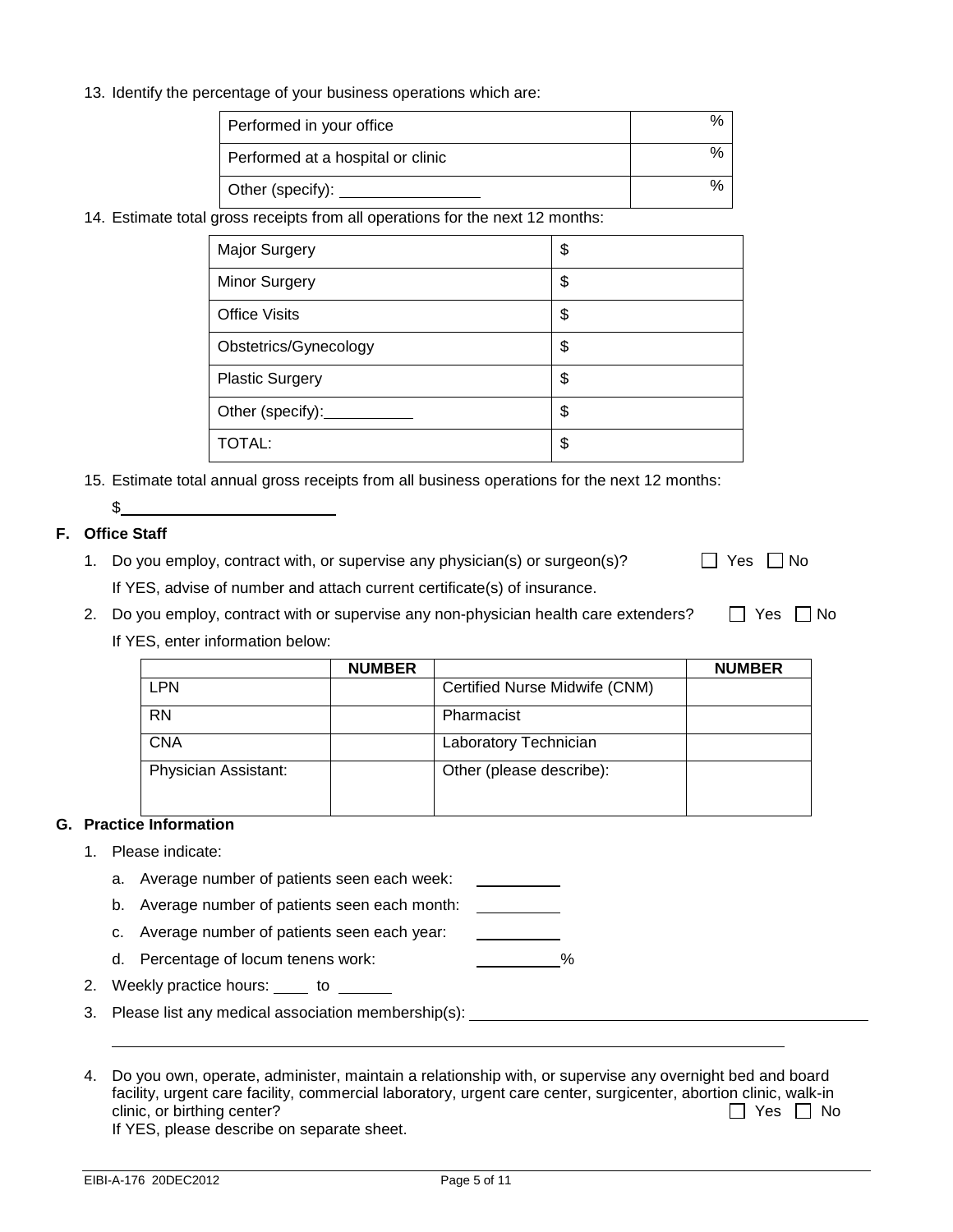| 5. |  | Do you perform abortions? |
|----|--|---------------------------|
|    |  |                           |

If YES, please tell us:

| a. Indicate number each month: |  |  | Type: $\Box$ Elective $\Box$ Therapeutic |
|--------------------------------|--|--|------------------------------------------|
|--------------------------------|--|--|------------------------------------------|

- b. Where performed? (Check all that apply)  $\Box$  Office  $\Box$  Hospital  $\Box$  Other (Explain on separate sheet).
- c. Maximum Gestation Age?
- 6. Does your practice include the following? Check all that apply

|    | No Surgery                                      | catheterization.                                                                                                                                                                                                                                                                                                                                                                                                                          |                                     | No surgery, with the exception of incision of sebaceous boils and cysts. Incision<br>and removal of foreign body from superficial or subcutaneous tissue. Localized<br>treatment of second and third degree burns, and umbilical and urethral                                                                                                                                                                                                                                                                                                                                                                  |                  |
|----|-------------------------------------------------|-------------------------------------------------------------------------------------------------------------------------------------------------------------------------------------------------------------------------------------------------------------------------------------------------------------------------------------------------------------------------------------------------------------------------------------------|-------------------------------------|----------------------------------------------------------------------------------------------------------------------------------------------------------------------------------------------------------------------------------------------------------------------------------------------------------------------------------------------------------------------------------------------------------------------------------------------------------------------------------------------------------------------------------------------------------------------------------------------------------------|------------------|
|    | Minor Surgery                                   | Applies to all general practitioners or specialists, except those performing major<br>surgery or anesthesiology, who may perform any of the following techniques or<br>procedures: colonoscopy, endoscopic retrograde cholangiopancreatography<br>(ERCP), pneumatic or mechanical esophageal dilation (not with bougie or olive).<br>No general anesthesia.<br>If YES, indicate the average number of minor surgeries performed per week: |                                     |                                                                                                                                                                                                                                                                                                                                                                                                                                                                                                                                                                                                                |                  |
|    | <b>Major Surgery</b>                            |                                                                                                                                                                                                                                                                                                                                                                                                                                           | operation using general anesthesia. | Involves operations in or upon any body cavity including, but not limited to, the<br>cranium, thorax, abdomen, or pelvis, or any other operation that presents a distinct<br>hazard to life because of the condition of a patient or the length of circumstances of<br>an operation. It also includes removal of tumors (except skin tumors), reduction of<br>open bone fractures, amputations, abortions, removal of any gland or organ, plastic<br>surgery, tonsillectomies, adenoidectomies, cesarean sections, and any other<br>If YES, indicate the average number of major surgeries performed per week: |                  |
|    | <b>Obstetrics</b>                               |                                                                                                                                                                                                                                                                                                                                                                                                                                           | If checked, please indicate annual: |                                                                                                                                                                                                                                                                                                                                                                                                                                                                                                                                                                                                                |                  |
|    |                                                 |                                                                                                                                                                                                                                                                                                                                                                                                                                           | Number of vaginal deliveries:       |                                                                                                                                                                                                                                                                                                                                                                                                                                                                                                                                                                                                                |                  |
|    |                                                 |                                                                                                                                                                                                                                                                                                                                                                                                                                           | Number of cesarean sections:        |                                                                                                                                                                                                                                                                                                                                                                                                                                                                                                                                                                                                                |                  |
|    | <b>Elective Plastic</b><br>Surgery              |                                                                                                                                                                                                                                                                                                                                                                                                                                           | (Please describe on separate sheet) | Number of Home or Non-Hospital Deliveries:<br>Please describe procedures and annual number performed on separate sheet.                                                                                                                                                                                                                                                                                                                                                                                                                                                                                        |                  |
| 7. | Do you perform any of the following procedures? |                                                                                                                                                                                                                                                                                                                                                                                                                                           |                                     |                                                                                                                                                                                                                                                                                                                                                                                                                                                                                                                                                                                                                |                  |
|    | Acupuncture?                                    |                                                                                                                                                                                                                                                                                                                                                                                                                                           | Yes<br>No                           | Kidney, Ureter, and Bladder<br>Surgery?                                                                                                                                                                                                                                                                                                                                                                                                                                                                                                                                                                        | Yes<br><b>No</b> |
|    | Amniocentesis?                                  |                                                                                                                                                                                                                                                                                                                                                                                                                                           | No<br>Yes                           | Laparoscopies?                                                                                                                                                                                                                                                                                                                                                                                                                                                                                                                                                                                                 | Yes<br>No        |
|    |                                                 |                                                                                                                                                                                                                                                                                                                                                                                                                                           |                                     |                                                                                                                                                                                                                                                                                                                                                                                                                                                                                                                                                                                                                |                  |

| Amniocentesis?                                           | Yes     No                 | Laparoscopies?                                  | Yes  <br>No.       |
|----------------------------------------------------------|----------------------------|-------------------------------------------------|--------------------|
| Angiography?                                             | $\Box$ No<br>Yes           | Laser Treatments via Endoscope?                 | No<br>Yes          |
| Arteriography?                                           | No<br>Yes                  | Low Forceps Deliveries?                         | Yes<br>No          |
| Assisting in surgery on other<br>than your own patients? | ∣ No<br>Yes                | <b>Malignant Lesion Surgical</b><br>Procedures? | No<br>Yes l        |
| Assisting in surgery on your<br>own patients?            | No<br>Yes                  | Mastoidectomy?                                  | <b>No</b><br>Yes I |
| Amputations?                                             | $\vert$ $\vert$ No<br>Yes. | Middle or Inner Ear Surgery?                    | No.<br>Yes         |
| Blepharoplasty?                                          | No<br>Yes                  | Mid-Forceps Delivery?                           | No<br>Yes.         |
| <b>Breast Augmentation or</b><br>Reduction?              | Yes<br>  No                | <b>MOHS Micrographic Surgery?</b>               | Yes  <br>No        |
| <b>Breech Deliveries?</b>                                | <b>No</b><br>Yes           | Myleography?                                    | No.<br>Yes         |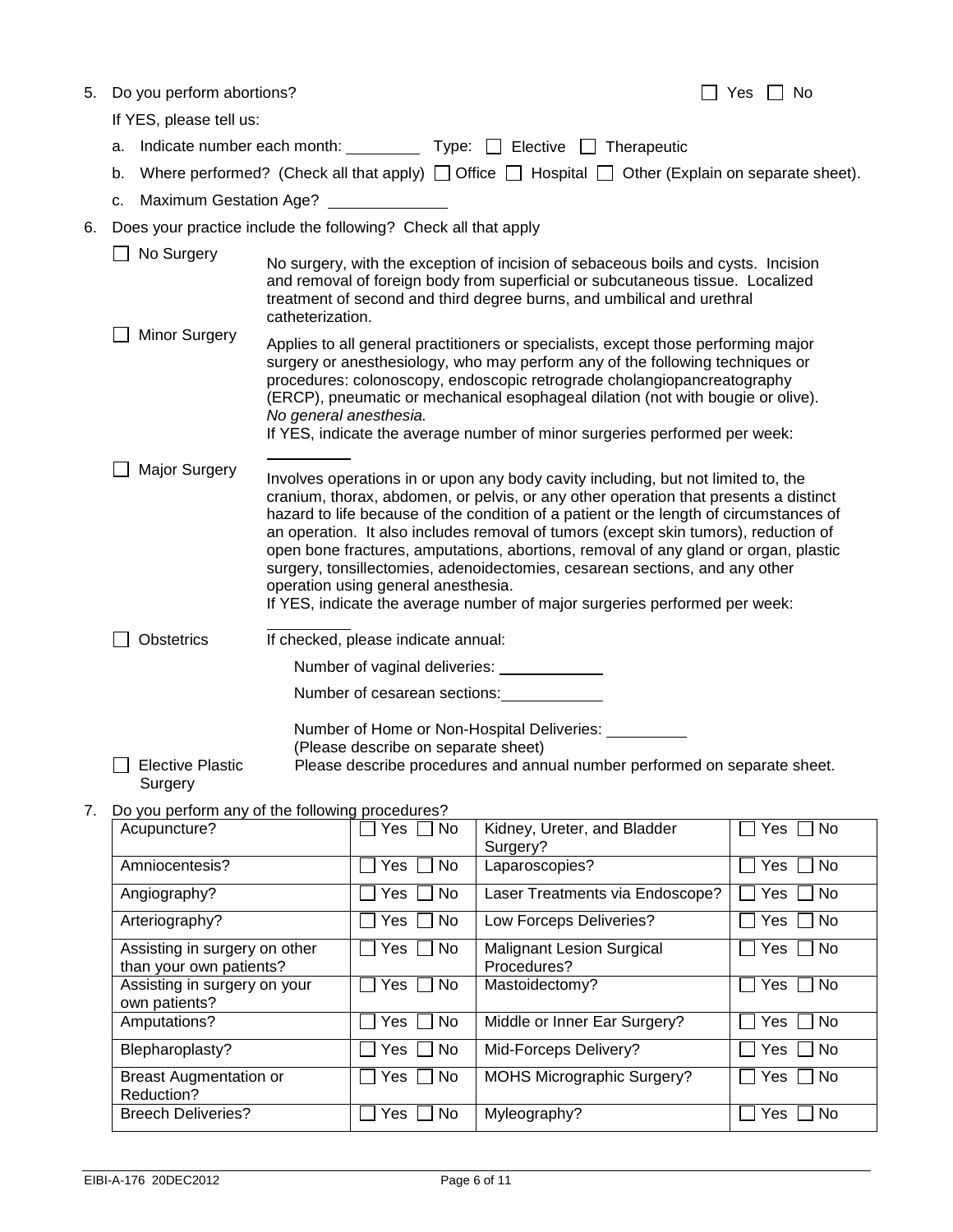| Catherizations? (Right Heart)                        | Yes<br>No | Needle Biopsies?                                         | <b>No</b><br>Yes    |
|------------------------------------------------------|-----------|----------------------------------------------------------|---------------------|
| Cervical Biopsy?                                     | Yes<br>No | <b>Neurological Surgery?</b>                             | No<br>Yes           |
| Cervical Cautery?                                    | Yes<br>No | Norplant Insertion?                                      | <b>No</b><br>Yes    |
| Chelation Therapy?                                   | No<br>Yes | Obesity/Weight Control Surgery?                          | No<br>Yes           |
| <b>Chemical Peels?</b>                               | Yes<br>No | Office Gynecology?                                       | Yes<br>No           |
| Cleft Lip or Palate Surgery?                         | No<br>Yes | Oophorectomy?                                            | <b>No</b><br>Yes    |
| <b>Clinical Trials?</b>                              | Yes<br>No | Open Reduction of Fractures?<br>(Plating & Pinning)      | No<br>Yes           |
| <b>Closed Reduction of Fractures?</b>                | Yes<br>No | Ophthalmologic Surgery? (Laser<br>or other)              | No<br>Yes           |
| Collagen Lip Injection?                              | No<br>Yes | Organ Transplants?                                       | <b>No</b><br>Yes    |
| Colonoscopy?                                         | Yes<br>No | <b>Orthopedic Surgery? (Including</b><br>Spinal Surgery) | <b>No</b><br>Yes    |
| <b>Complex Flaps and Grafts?</b>                     | Yes<br>No | Orthopedic Surgery? (No Spinal<br>Surgery)               | <b>No</b><br>Yes    |
| <b>Conization of Cervix?</b>                         | Yes<br>No | Oloplasty?                                               | No<br>Yes           |
| Culdocentesis?                                       | Yes<br>No | Pedicia Screw Insertion?                                 | No<br>Yes           |
| Diagnostic Radioology?                               | Yes<br>No | Penile Augmentation?                                     | No<br>Yes           |
| <b>Dilation and Curetage?</b>                        | Yes<br>No | Penile Implants?                                         | <b>No</b><br>Yes    |
| Electroshock Therapy?                                | Yes<br>No | Pericardiocentesis?                                      | No<br>Yes           |
| <b>Endomeinal Biopsy?</b>                            | Yes<br>No | Permanent Eyeliner Procedures?                           | No<br>Yes           |
| Endoscopic Retrograde /<br>Cholangiopancreatography? | Yes<br>No | Pregnancy Care into Second<br>Trimester?                 | No<br>Yes           |
| Episiotomy?                                          | Yes<br>No | Pregnancy Care into Third<br>Trimester?                  | <b>No</b><br>Yes    |
| <b>Experimental Procedures?</b>                      | No<br>Yes | Prostatectomy?                                           | <b>No</b><br>Yes    |
| <b>Gastric Bubble Procedures?</b>                    | Yes<br>No | Radiation Therapy? (Radium<br>Implants)                  | Yes<br><b>No</b>    |
| <b>Hair Transplant Procedures?</b>                   | Yes<br>No | Reconstructive Plastic Surgery?                          | <b>No</b><br>Yes    |
| <b>High Risk Pregnancies?</b>                        | No<br>Yes | Scalp Reduction Surgery?                                 | No<br>Yes           |
| <b>Hyperbaric Chamber</b><br>Treatments?             | No<br>Yes | Sex Change Operations?                                   | No<br>Yes $\lfloor$ |
| Hypnosis?                                            | No<br>Yes | <b>Sterilization Procedures?</b>                         | No<br>Yes           |
| Interphalangeal Joint Surgery?                       | Yes<br>No | Suction Lipectomy Procedures?                            | No<br>Yes           |
| Hysterectomies?                                      | Yes<br>No | Thrombectomy of Arteries and<br>Veins?                   | <b>No</b><br>Yes    |
| Joint Replacement Surgery?                           | Yes<br>No | Toxemia Management?                                      | <b>No</b><br>Yes    |
| Vascular Surgery?                                    | Yes<br>No | <b>Herbal Treatments</b>                                 | Yes<br>No           |
| <b>Traditional Chinese Medicine</b>                  | Yes<br>No | Anti-Aging Medicine                                      | Yes<br>No           |
| Colon Hydrotherapy                                   | Yes<br>No | Reiki                                                    | Yes<br>No           |
| <b>Magnet Therapy</b>                                | Yes<br>No | Hormone Replacement                                      | No<br>Yes           |
| Reflexology                                          | Yes<br>No | Carboxy Therapy                                          | No<br>Yes           |
| Massage Therapy                                      | Yes<br>No | <b>CAM Modalities</b>                                    | No<br>Yes           |
| Auriculotherapy                                      | Yes<br>No | <b>Bariatrics</b>                                        | Yes<br>No           |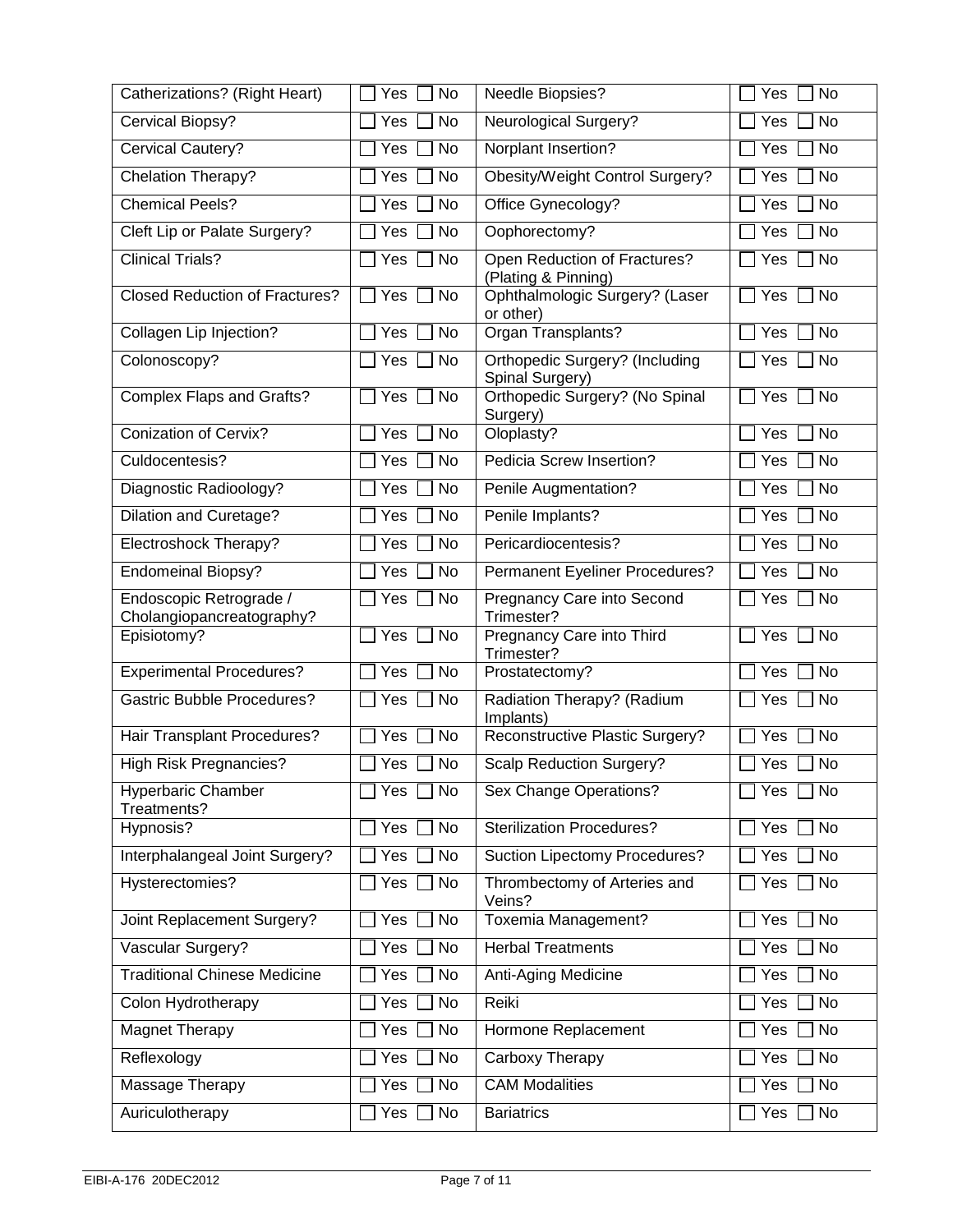| <b>Bio-oxidative Therapy</b> | Yes    <br>l Nol     | Prolotherapy                     | Yes I<br>l No                   |
|------------------------------|----------------------|----------------------------------|---------------------------------|
| Sclerotherapy                | Yes<br>  No          | <b>Hydrogen Peroxide Therapy</b> | Yes [<br>∣No                    |
| Hyperbaric Oxygen Therapy    | $\Box$ Yes $\Box$ No | Nevral Therapy                   | Yes     No                      |
| <b>Botanical Medicine</b>    | Yes $\Box$ No        | Naturopathy                      | Yes $\Box$ No                   |
| Hypnosis                     | Yes  <br>  No        | UV Blood Irradiation             | Yes [<br>∣No                    |
| Ayurvedic medicine           | Yes    No            | <b>Biofeedback</b>               | Yes     No                      |
| Chiropractic                 | Yes $\Box$ No        | Homeopathy                       | Yes  <br>l No<br>$\blacksquare$ |

| revoked?<br>If YES, please describe on separate sheet.                                                                                                                                               | $\Box$ Yes $\Box$ No |
|------------------------------------------------------------------------------------------------------------------------------------------------------------------------------------------------------|----------------------|
| 9. Has your board certification or membership in any medical society/association ever been refused, suspended,<br>revoked, or voluntarily surrendered?<br>If YES, please describe on separate sheet. | $\Box$ Yes $\Box$ No |

| 10. Are you now, or have you ever been involved in any professional liability claim or suit? | $\Box$ Yes $\Box$ No |
|----------------------------------------------------------------------------------------------|----------------------|
| 11. Are you aware of any circumstances that might lead to a claim or suit?                   | $\Box$ Yes $\Box$ No |
| If YES, has this information been reported to a current or prior insurance carrier?          | $\Box$ Yes $\Box$ No |

| 12. Has your professional liability insurance ever been refused, cancelled, or non-renewed?   | $\Box$ Yes $\Box$ No |
|-----------------------------------------------------------------------------------------------|----------------------|
| If YES, please explain on a separate sheet. (Response not required in the state of Missouri). |                      |

| 13. Has your medical license(s) or narcotics license(s) ever been limited, suspended, revoked, denied, or |           |
|-----------------------------------------------------------------------------------------------------------|-----------|
| investigated by any licensing board or regulatory agency?                                                 | Yes   ∣No |
| If YES, please explain on a separate sheet.                                                               |           |

| 14. Have you ever been diagnosed or treated for alcoholism, drug addiction, any chemical dependency, or a |                      |
|-----------------------------------------------------------------------------------------------------------|----------------------|
| mental or chronic physical illness?                                                                       | $\Box$ Yes $\Box$ No |

| 15. Have you ever been charged with, or convicted of a crime other than minor traffic violations? $\Box$ Yes $\Box$ No |  |
|------------------------------------------------------------------------------------------------------------------------|--|
| If YES, please explain on a separate sheet.                                                                            |  |

| 16. Have any fee or professional relations complaints been registered against you with your medical |                      |
|-----------------------------------------------------------------------------------------------------|----------------------|
| association(s), hospital(s), or a state licensing authority?                                        | $\Box$ Yes $\Box$ No |
| If YES, please explain on a separate sheet.                                                         |                      |

| 17. Do you own or operate a Laboratory? |  |
|-----------------------------------------|--|
| If yes,                                 |  |

|  |  |  | a. Does the laboratory provide services solely for your patients? |  |
|--|--|--|-------------------------------------------------------------------|--|
|--|--|--|-------------------------------------------------------------------|--|

|  |  |  |  | b. If not limited to your patients, please explain on separate sheet. |
|--|--|--|--|-----------------------------------------------------------------------|
|--|--|--|--|-----------------------------------------------------------------------|

| 18. Are you now or have you ever performed experimental or investigational procedures or prescribed/dispensed |          |
|---------------------------------------------------------------------------------------------------------------|----------|
| experimental drugs?                                                                                           | Yes   No |
| If YES, please explain on a separate sheet.                                                                   |          |

| 19. Do you now or have you ever treated prisoners in a state, federal, or any correctional institution? |                      |
|---------------------------------------------------------------------------------------------------------|----------------------|
|                                                                                                         | $\Box$ Yes $\Box$ No |

20. Do you practice as a company doctor (excluding treatment of workers compensation patients)?  $\Box$  Yes  $\Box$  No

| If YES, please answer:                            |  |
|---------------------------------------------------|--|
| a. What products are manufactured by the company? |  |
|                                                   |  |
|                                                   |  |

b. Do you review or establish plant/employer safety standards?  $\Box$  Yes  $\Box$  No

 $\Box$  Yes  $\Box$  No

 $\Box$  Yes  $\Box$  No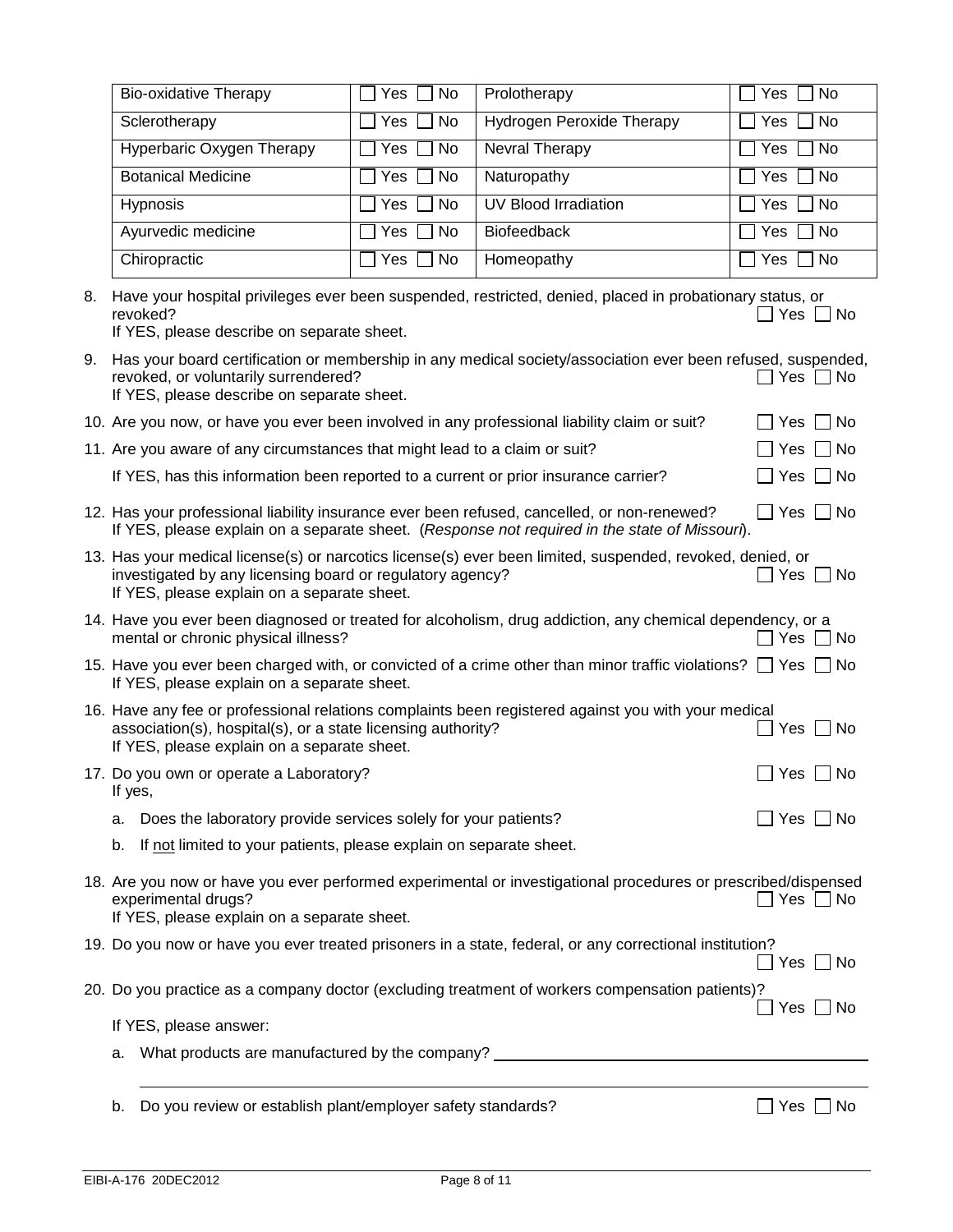|    |           | c. Do you provide medical treatment to company employees?                                                       |                                                                                                                                                                                                                                                                                                                                                          | $\Box$ Yes $\Box$ No |
|----|-----------|-----------------------------------------------------------------------------------------------------------------|----------------------------------------------------------------------------------------------------------------------------------------------------------------------------------------------------------------------------------------------------------------------------------------------------------------------------------------------------------|----------------------|
|    |           | Company Name: ________________________ Location: ________________                                               |                                                                                                                                                                                                                                                                                                                                                          |                      |
|    |           |                                                                                                                 | 21. Does your practice include weight reduction/control by other than diet and exercise?<br>If YES, please complete the information below or attach separate sheet if needed:                                                                                                                                                                            | $\Box$ Yes $\Box$ No |
| а. |           |                                                                                                                 | What percentage of patients are treated exclusively for weight control? _______________                                                                                                                                                                                                                                                                  |                      |
| b. |           |                                                                                                                 |                                                                                                                                                                                                                                                                                                                                                          |                      |
|    |           |                                                                                                                 |                                                                                                                                                                                                                                                                                                                                                          |                      |
| с. |           |                                                                                                                 | If you prescribe or dispense drugs for weight control, please list drugs and describe protocols:                                                                                                                                                                                                                                                         |                      |
| d. |           |                                                                                                                 | Describe any other weight control procedure, including surgery, that you provide to your patients:                                                                                                                                                                                                                                                       |                      |
|    |           |                                                                                                                 |                                                                                                                                                                                                                                                                                                                                                          |                      |
|    |           |                                                                                                                 | 22. Do you authorize any collection agency, at its own discretion, to file a claim or suit?                                                                                                                                                                                                                                                              | $\Box$ Yes $\Box$ No |
|    |           |                                                                                                                 | 23. Do you work in an Emergency Room for other than maintaining hospital privileges?<br>Please indicate the average number of hours you work in the Emergency Room each month:                                                                                                                                                                           | $\Box$ Yes $\Box$ No |
|    |           | 24. Are you a sports team physician or health care provider?                                                    | If YES, check all that apply: □ High School □ College □ Professional □ Other                                                                                                                                                                                                                                                                             | $\Box$ Yes $\Box$ No |
|    |           | Name and location of teams: Name and Location of teams:                                                         |                                                                                                                                                                                                                                                                                                                                                          |                      |
|    |           |                                                                                                                 |                                                                                                                                                                                                                                                                                                                                                          |                      |
|    | facility? |                                                                                                                 | 25. Are you now, or have you ever been a proprietor, partner, officer, director, administrator, executive officer, or<br>medical director, or are you under contract to provide professional services, at any Nursing Home or similar                                                                                                                    | $\Box$ Yes $\Box$ No |
|    |           |                                                                                                                 | If YES, describe percentage of your practice and name(s) of nursing home facilities:                                                                                                                                                                                                                                                                     |                      |
|    |           |                                                                                                                 |                                                                                                                                                                                                                                                                                                                                                          |                      |
|    |           |                                                                                                                 | 26. Are you now, or have you ever been a proprietor, partner, officer, director, administrator, executive officer, or<br>medical director of a hospital or hospital department, sanitarium, ambulatory care clinic with bed and board<br>facilities, health maintenance organization, preferred provider organization, or any other business enterprise? |                      |
|    |           |                                                                                                                 | If YES, please identify, provide address, and explain details on a separate sheet.                                                                                                                                                                                                                                                                       |                      |
|    |           |                                                                                                                 | 27. Do you serve in a 'Gatekeeper' capacity—that is, the authorizing and/or rejecting of requests for<br>hospitalization or specialized treatment(s), and/or determining the length of hospitalization or specialized<br>treatments for or on behalf of any organization(s) for an HMO, PPO or similar Managed Care Organization?                        | $\Box$ Yes $\Box$ No |
|    |           |                                                                                                                 | If YES, please advise of percentage of your practice devoted to Gatekeeper activity: ____%                                                                                                                                                                                                                                                               |                      |
|    |           | 28. Do you engage in tele-medicine activity?<br>If YES, please describe on separate sheet.                      |                                                                                                                                                                                                                                                                                                                                                          | $\Box$ Yes $\Box$ No |
|    |           | 29. Do you prescribe drugs or provide diagnosis via the Internet?<br>If YES, please describe on separate sheet. |                                                                                                                                                                                                                                                                                                                                                          | $\Box$ Yes $\Box$ No |
|    |           | newspaper columns, broadcasts, etc.)?<br>If YES, please describe on separate sheet.                             | 30. Do you endorse any products or participate in any activity which offers professional advice to the public, (e.g.                                                                                                                                                                                                                                     | $\Box$ Yes $\Box$ No |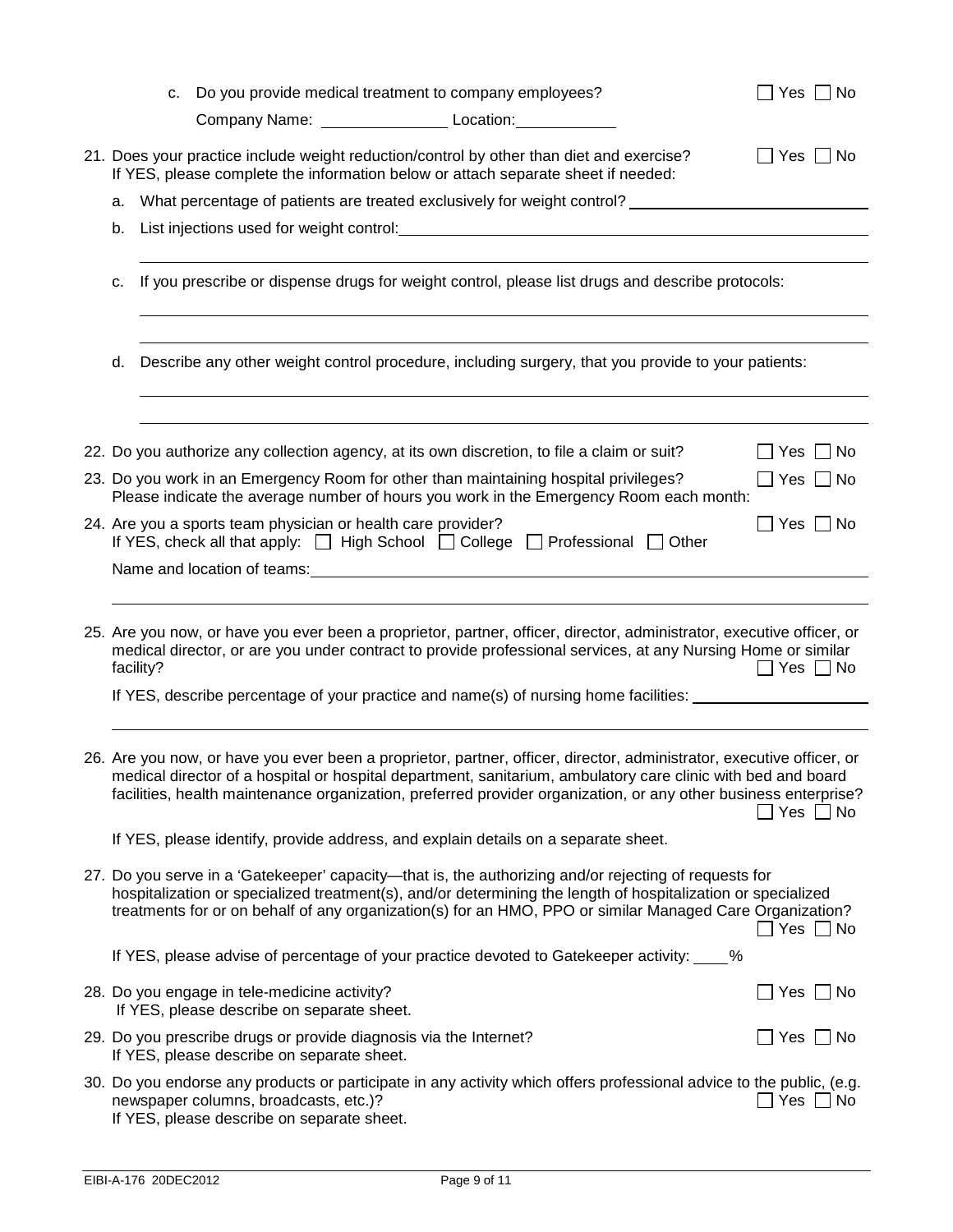#### **H. Anesthesia / Office Surgery**

- 1. Do you perform or assist in any surgical procedure in your office or other non-hospital setting, during which<br>anesthesia is administered by means other than a topical basis? anesthesia is administered by means other than a topical basis? If YES, please complete the questions below:
	- a. Description and annual number of procedures:

b. Annual number of procedures with: General Anesthesia: \_\_\_\_\_\_\_\_\_\_\_\_\_\_

Spinal or Caudal Anesthesia:

Other:

 

c. Anesthesia administered by:

d. Distance to nearest hospital:

e. Description of life-saving equipment/supplies:

# **2. APPLICATION FOR PROFESSIONAL LIABILITY INSURANCE**

# **3. PHYSICIANS AND SURGEONS CLAIMS-MADE COVERAGE**

# 4. **ADDITIONAL INFORMATION FORM**

5. Please use the space provided below to provide additional information as required by individual questions in this application. Use additional sheets if necessary.

| <b>QUESTION#</b> | <b>COMMENTS</b> |
|------------------|-----------------|
|                  |                 |
|                  |                 |
|                  |                 |
|                  |                 |
|                  |                 |
|                  |                 |
|                  |                 |
|                  |                 |
|                  |                 |
|                  |                 |
|                  |                 |
|                  |                 |
|                  |                 |
|                  |                 |
|                  |                 |
|                  |                 |
|                  |                 |
|                  |                 |
|                  |                 |